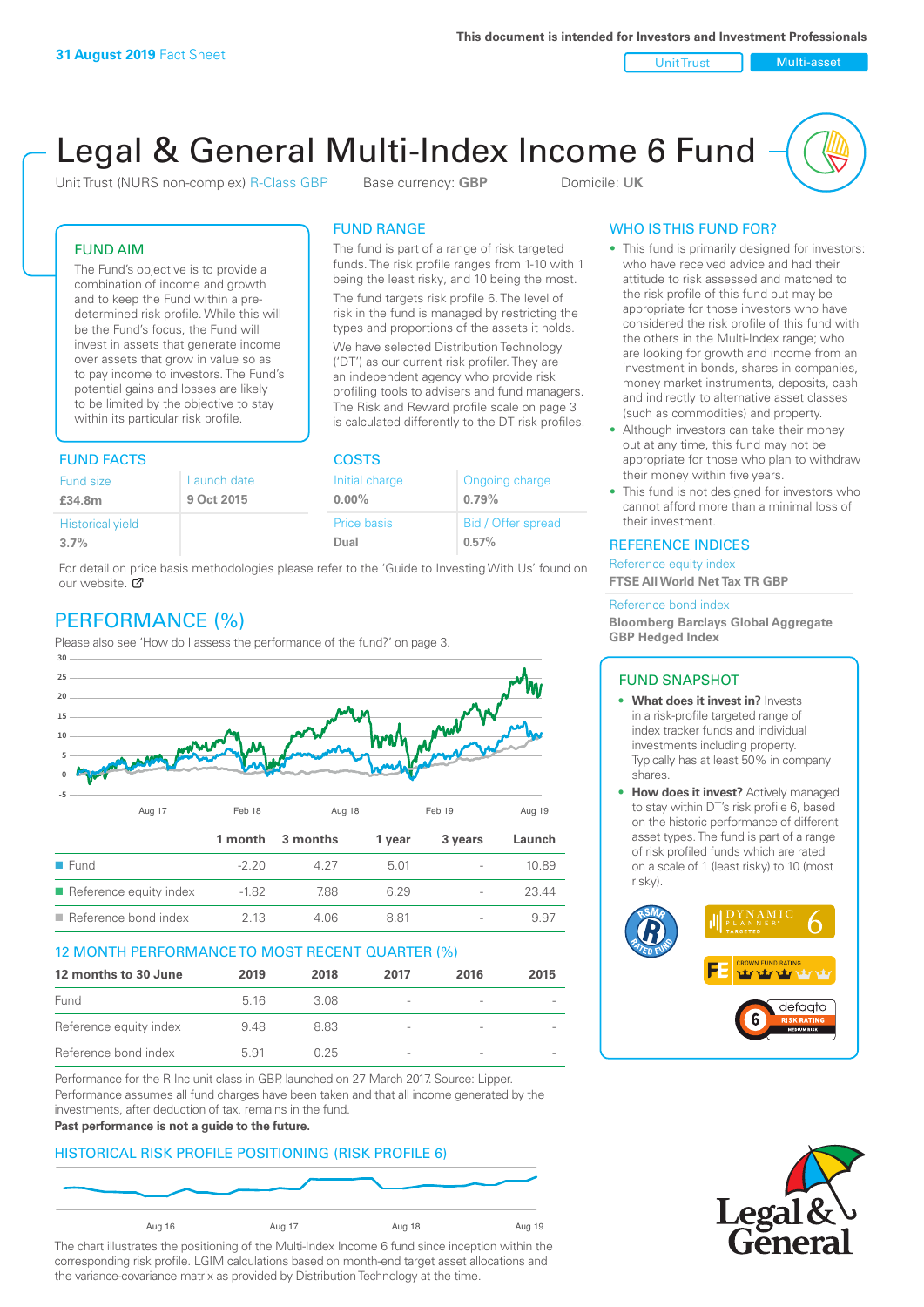# Legal & General Multi-Index Income 6 Fund

Unit Trust (NURS non-complex) R-Class GBP

## PORTFOLIO BREAKDOWN

All data source LGIM unless otherwise stated. Totals may not sum due to rounding.





### FUND MANAGERS

The fund managers have responsibility for managing the multi-index fund range. They are part of the Multi-Asset Funds (MAF) team in LGIM. This team focuses on designing and managing multi-asset funds that are tailored to match the specific objectives of various client types. The team sits within a wider Asset Allocation team which combines both depth of experience with a broad range of expertise from different fields, including fund management, investment consulting and risk management roles.

# TOP 10 HOLDINGS (%)

| <b>L&amp;G UK Index Trust</b>                                    | 12.3 |
|------------------------------------------------------------------|------|
| iShares UK Dividend UCITS ETF                                    | 9.3  |
| L&G Emerging Markets Government Bond (Local Currency) Index Fund | 8.0  |
| L&G Emerging Markets Government Bond (US\$) Index Fund           | 7.9  |
| <b>L&amp;G US Index Trust</b>                                    | 6.2  |
| L&G High Income Trust                                            | 6.0  |
| L&G Global Emerging Markets Index Fund                           | 5.0  |
| L&G European Index Trust                                         | 4.6  |
| <b>L&amp;G Pacific Index Trust</b>                               | 4.5  |
| <b>LGIM Global Corporate Bond Fund</b>                           | 4.4  |